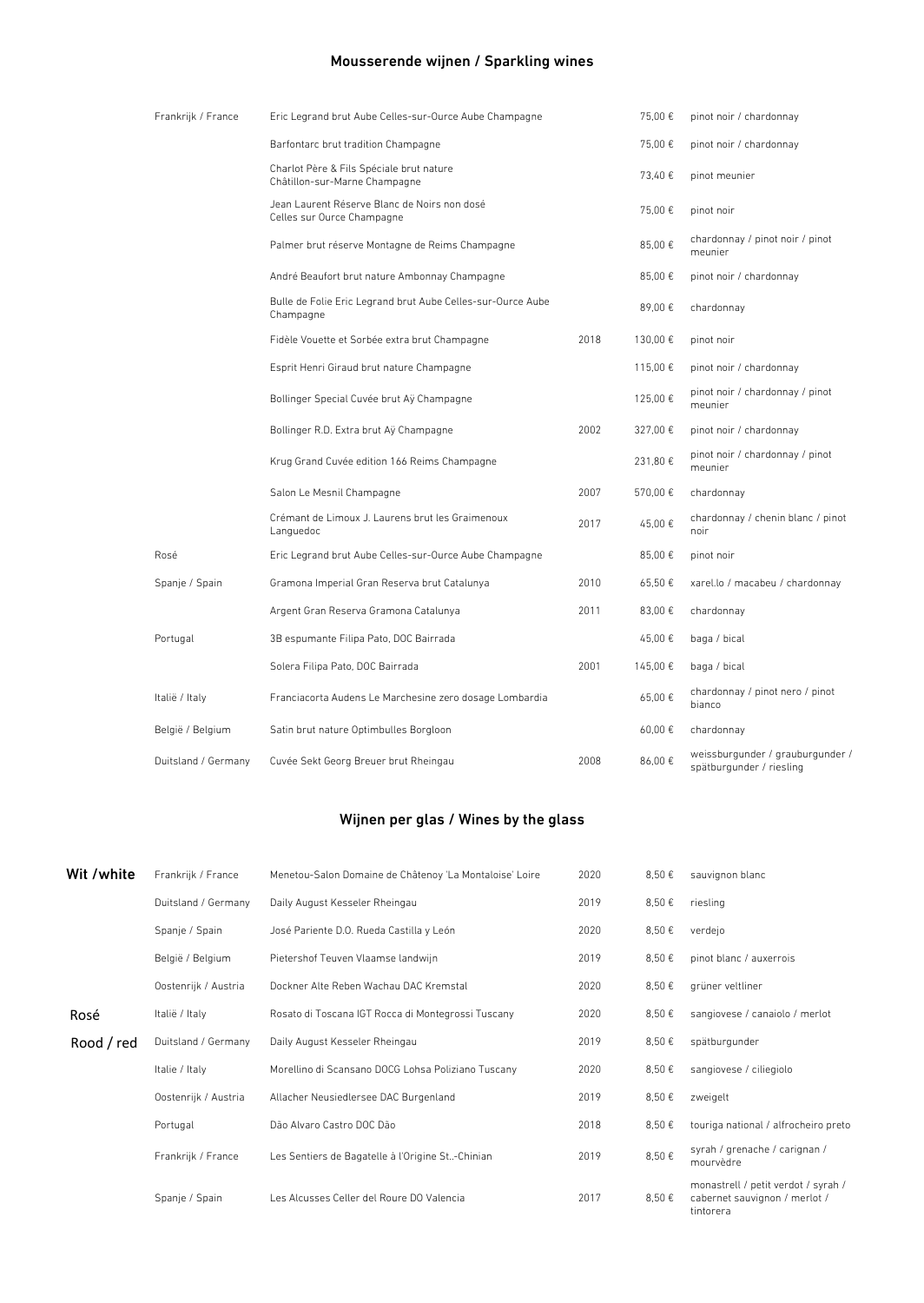### Witte wijnen / White wines

#### Klassiek / Classic

| Frankrijk / France  | Château Grand Bourdieu Prestige Graves Bordaux                         | 2019 | 40,00€  | sauvignon blanc                                                   |
|---------------------|------------------------------------------------------------------------|------|---------|-------------------------------------------------------------------|
|                     | Menetou-Salon Domaine de Châtenoy 'La Montaloise' Loire                | 2019 | 40,00 € | sauvignon blanc                                                   |
|                     | Pouilly Fumé Villa Paulus Masson-Blondelet Loire                       | 2019 | 55,00 € | sauvignon blanc                                                   |
|                     | Sancerre Les Grand Champs Domaine Fouassier                            | 2019 | 55,00 € | sauvignon blanc                                                   |
|                     | Sancerre Cuvée Florés Vincent Pinard Loire                             | 2019 | 62,00 € | sauvignon blanc                                                   |
|                     | Chablis les Pargues Domaine Servin Burgundy                            | 2019 | 45,00 € | chardonnay                                                        |
|                     | Chablis Montée de Tonnerre 1 er Cru Domaine Servin<br>Burgundy         | 2020 | 60,00€  | chardonnay                                                        |
|                     | Domaine Dirler-Cadé Alsace                                             | 2017 | 45,00€  | riesling                                                          |
|                     | Burgundy Bourgogne Manuel Olivier                                      | 2019 | 46,00€  | chardonnay                                                        |
|                     | Bourgogne blanc François Carillon Burgundy                             | 2019 | 50,00€  | chardonnay                                                        |
|                     | St.-Véran La Fournaise Frantz Chagnoleau Burgundy                      | 2018 | 50,00€  | chardonnay                                                        |
|                     | Pernand Vergelesses Domaine Rollin Burgundy                            | 2020 | 55,00€  | chardonnay                                                        |
|                     | Viré-Clessé M de Quintaine J.-P. Michel Burgundy                       | 2017 | 56,00€  | chardonnay                                                        |
|                     | St.-Véran Les Crèches Domaine Saumaize-Michelin Burgundy               | 2020 | 60,00€  | chardonnay                                                        |
|                     | Bourgogne "Terre de Famille" Domaine de la Vougeraie<br>Burgundy       | 2018 | 65,00 € | chardonnay                                                        |
|                     | Rully Céline et Vincent Dureuil-Janthial Burgundy                      | 2019 | 62,00€  | chardonnay                                                        |
|                     | Châteauneuf-du-Pape Domaine Chante Cigale Rhône                        | 2018 | 69,50€  | grenache blanc / roussanne /<br>clairette / picpoul / bourboulnec |
|                     | Beaune blanc Domaine de la Vougeraie Burgundy                          | 2018 | 80,00€  | chardonnay                                                        |
|                     | Pouilly-Fuissé Clos sur la Roche Domaine Saumaize-Michelin<br>Burgundy | 2018 | 80,00€  | chardonnay                                                        |
|                     | Condrieu Eternel Sylvain Badel Rhône                                   | 2020 | 75,00€  | viognier                                                          |
| Spanje / Spain      | Leirana Forjas del Salnés D.O. Rias Baixas Galicia                     | 2020 | 42,00 € | albariño                                                          |
|                     | Ritme blanc D.O.Q. Priorat Catalunya                                   | 2018 | 45,00€  | garnatxa blanca                                                   |
|                     | Jané Ventura malvasia de Sitges D.O. Penedés Catalunya                 | 2018 | 45,00 € | malvasia                                                          |
|                     | Pazo Señorans D.O. Rias Baixas Galicia                                 | 2021 | 50,00€  | albariño                                                          |
|                     | Abel Mendoza D.O.C. Rioja                                              | 2018 | 64,00€  | malvasia                                                          |
| Italie / Italy      | Le Vaglie Santa Barbara<br>Verdicchio dei Castelli di Jesi DOC Marche  | 2019 | 45,00€  | verdicchio                                                        |
|                     | Punggl Nals Magreid Alto Adige DOC                                     | 2018 | 57,00€  | pinot grigio                                                      |
|                     | Mantele Nals Magreid Alto Adige DOC                                    | 2019 | 63,00 € | sauvignon blanc                                                   |
| Duitsland / Germany | Daily August Kesseler Rheingau                                         | 2019 | 35,00€  | riesling                                                          |
|                     | Quarzit Peter Jacob Kühn Rheingau                                      | 2020 | 45,00€  | riesling                                                          |
|                     | Terra Montosa Georg Breuer Rheingau                                    | 2018 | 57,00€  | riesling                                                          |
|                     | Schieferterrassen Heymann-Löwenstein Mosel                             | 2017 | 65,00 € | riesling                                                          |
|                     | *** Knipser Pfalz                                                      | 2015 | 70,00€  | chardonnay                                                        |
|                     | Karthauserhofberg Grosses Gewächs Ruwer                                | 2016 | 80,00€  | riesling                                                          |
|                     | Röttgen GG Heymann-Löwenstein Mosel                                    | 2017 | 85,00€  | riesling                                                          |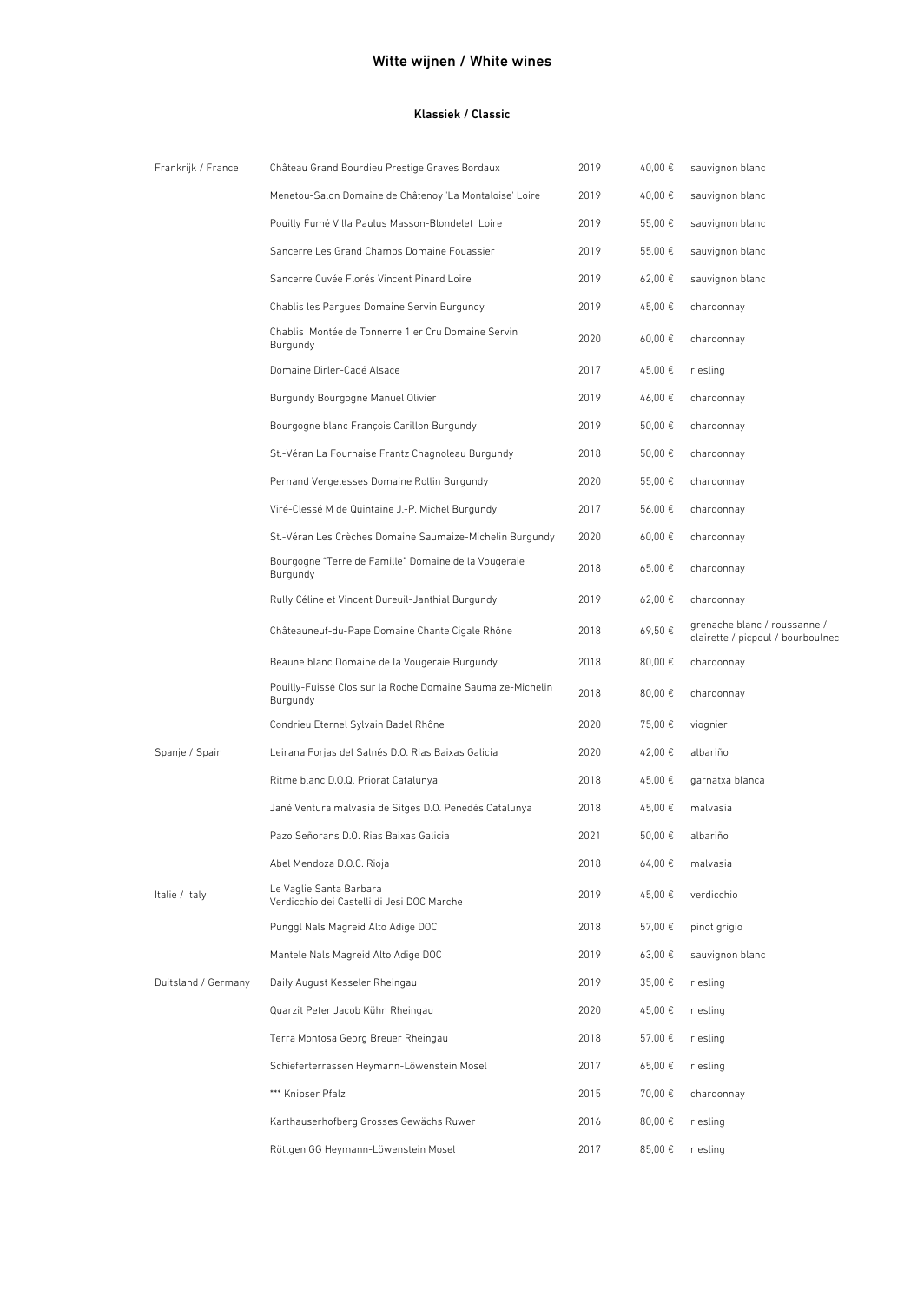# Witte wijnen / White wines

### Ontdekking / Discovery

| Fankrijk / France              | Phyllade l'Epicourchois Cour-Cheverny Touraine Loire                            | 2017 | 42,00€      | chenin blanc                     |
|--------------------------------|---------------------------------------------------------------------------------|------|-------------|----------------------------------|
|                                | GT-V Domaine Le Plan-Vermeersch Côte du Rhône                                   | 2020 | 42,00€      | viognier                         |
|                                | GT-X Domaine Le Plan-Vermeersch Côte du Rhône                                   | 2019 | 65,00€      | viognier / roussanne / clairette |
|                                | Baudoin François Chidaine Vouvray Loire                                         | 2018 | 71,00 €     | chenin blanc                     |
| Spanje / Spain                 | Dulas Blanco PX Sobre Lias Lagar de la Salud<br>D.O. Montilla-Moriles Andalucia | 2019 | 48,00€      | pedreo ximénez                   |
|                                | Ultreia godello Raul Perez D.O. Bierzo Galicia                                  | 2020 | 55,00€      | godello                          |
|                                | Improvisació Enric Soler D.O. Penedés Catalunya                                 | 2016 | $63,00 \in$ | xarel.lo                         |
|                                | Istiu Enric Soler D.O. Penedés Catalunya                                        | 2017 | 74,00€      | xarel.lo                         |
| Italie / Italy                 | Francesco Tornatore Etna Bianco DOC Sicilia                                     | 2017 | 42,00 €     | carricante                       |
|                                | Blanc de Morgex et de la Salle Vevey Marziano<br>Valle d'Aosta DOP              | 2016 | 46,00€      | prié blanc                       |
|                                | Kerner Valle Isarco DOC Köferhof Alto Adige                                     | 2019 | 52,00€      | kerner                           |
|                                | Vorberg pinot bianco riserva Terlan Alto Adige                                  | 2018 | 56,00€      | pinot bianco                     |
| Portugal                       | Dinămica Filipa Pato & William Wouters Bairrada DOC                             | 2020 | 38,00€      | bical                            |
|                                | Soalheiro Primeiras Vinhas DOC Vinho Verde                                      | 2020 | 48,00 €     | alvarinho                        |
|                                | Post Quercus Filipa Pato & William Wouters Bairrada DOC                         | 2020 | 52,00€      | bical                            |
|                                | Granito Cru Luis Seabra DOC Vinho Verde                                         | 2019 | 58,00 €     | alvarinho                        |
|                                | Nossa Calcario branco Filipa Pato & & William DOC Bairrada                      | 2020 | 65,00€      | bical                            |
|                                | Tola nossa Filipa Pato & William Wouters DOC Bairrada                           | 2019 | 74,00€      | bical                            |
| België / Belgium               | Kluisberg Assent Hageland                                                       | 2020 | 39,00€      | pinot gris                       |
|                                | Pietershof Teuven Vlaamse landwijn                                              | 2020 | 45,00€      | chardonnay                       |
|                                | Château Bon Baron Dinant AOP Côte de Sambre et Meuse                            | 2017 | 49,00€      | pinot blanc                      |
|                                | Gloire de Duras Haspengouw pinot gris barrique                                  | 2018 | 50,00€      | pinot gris                       |
|                                | Aldeneyck Heerenlaak Maasvallei Limburg                                         | 2020 | 61,00€      | chardonnay                       |
| Oostenrijk / Austria           | Dockner Alte Reben Wachau DAC Kremstal                                          | 2020 | 40,00€      | grüner veltliner                 |
|                                | Stift Methusalem Weinviertel DAC Niederöstereich                                | 2020 | 42,00 €     | grüner veltliner                 |
| Australië / Australia          | Frankland Estate 'Isolation Ridge Organic Frankland River                       | 2018 | 57,00€      | chardonnay                       |
| Canada                         | County Chardonnay Unfiltered Norman Hardie Prince Edward<br>County VQA          | 2016 | 75,00€      | chardonnay                       |
| Nieuw-Zeeland / New<br>Zealand | Mahi Marlborough                                                                | 2018 | 52,00€      | sauvignon blanc                  |
| Oostenrijk / Austria           | Moric Hausmarke Supernatural weiss Burgenland                                   | 2018 | 62,00€      | grüner veltliner / chardonnay    |
| Zuid-Afrika / South<br>Afrika  | Cartology Chris Alheit Western Cape                                             | 2020 | 69,00€      | chenin blanc / semillon          |

# Rosé wijn / Rosé wine

| Italië / Italv | Rosato di Toscana IGT Rocca di Montegrossi Tuscany | 2020 | $43,00 \&$ sangiovese / canaiolo / merlot |
|----------------|----------------------------------------------------|------|-------------------------------------------|
|                | Il Rosato Nervi by Conterno Piemonte               | 2021 | $66.00 \in$ nebbiolo / uva rara           |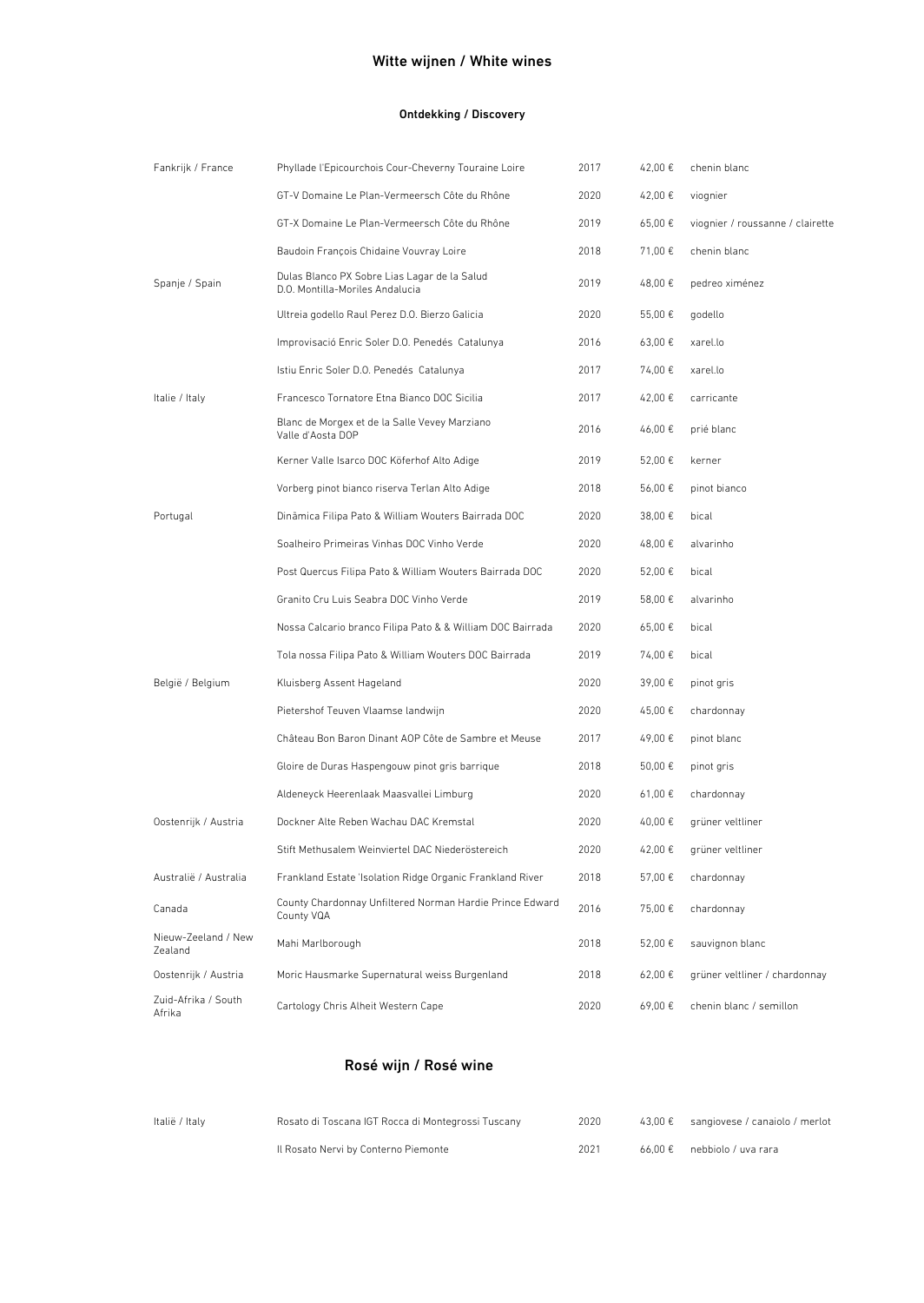# Rode wijnen / Red wines

#### Klassiek / Classic

| Frankrijk / France  | Château Haut-Guiraud Péche du Roy Côtes de Bourg Bordeaux         | 2018 | 45,00€  | merlot / cabernet sauvignon                     |
|---------------------|-------------------------------------------------------------------|------|---------|-------------------------------------------------|
|                     | Chorey-les-Beaune Domaine Léchenaut Burgundy                      | 2015 | 60,00€  | pinot noir                                      |
|                     | Hautes Côtes de Nuits VV Manuel Olivier Burgundy                  | 2019 | 65,00€  | pinot noir                                      |
|                     | Bourgogne Cl. Dugat Burgundy                                      | 2018 | 86,00€  | pinot noir                                      |
|                     | Gevrey-Chambertin Aux Corvées Domaine Guillard Burgundy           | 2020 | 75,00€  | pinot noir                                      |
|                     | Château Vieux Château Gaubert Graves Bordeaux                     | 2016 | 66,00€  | cabernet sauvigon / merlot /<br>cabernet franc  |
|                     | Château Corbin Grand Cru Classé Saint-Emilion Bordeaux            | 2014 | 75,00€  | merlot / cabernet sauvignon                     |
|                     | Château Haut-Segottes Saint-Emilion Grand Cru Bordeaux            | 2016 | 78,00€  | merlot / cabernet sauvignon /<br>cabernet franc |
|                     | Châteauneuf-du-Pape Domaine Chante Cigale Rhône                   | 2019 | 78,50€  | grenache / syrah / mourvèdre /<br>cinsault      |
|                     | Saint Joseph Le Crêt Sylvain Badel Rhône                          | 2018 | 65,00€  | syrah                                           |
|                     | Arbois Poulsard DD Bénédicte & Stéphane Tissot Jura               | 2018 | 80,00€  | poulsard                                        |
| Spanje / Spain      | Giné Giné Buil i Giné D.O.Q. Priorat Catalunya                    | 2018 | 45,00€  | garnatxa / cariñena                             |
|                     | Ritme Negre D.O.Q. Priorat Catalunya                              | 2019 | 45,00€  | garnatxa / cariñena                             |
|                     | Altaroses Cellers Joan d'Anguera D.O. Montsant Catalunya          | 2018 | 47,00 € | garnatxa                                        |
|                     | La Bruja de Rozas Commando G D.O. Vinhos de Madrid                | 2019 | 49,00 € | garnacha                                        |
|                     | Las Sepulturas Abel Mendoza D.O.C. Rioja                          | 2018 | 50,00 € | tempranillo / graciano / garnacha               |
|                     | Planella Cellers Joan d'Anguera D.O. Montsant Catalunya           | 2020 | 50,00 € | garnatxa / cariñena                             |
|                     | Roda Reserva Bodegas Roda D.O.C. Rioja<br>50 cl                   | 2015 | 56,00€  | tempranillo / garnatxa / graciano               |
|                     | Braó Acústic Celler D.O. Montsant Catalunya                       | 2016 | 62,00€  | garnacha / cariñena                             |
|                     | Viña Pedrosa Crianza Hnos. Pérez-Pascuas<br>D.O. Ribera del Duero | 2018 | 65,00€  | tinto fino                                      |
|                     | Finca l'Argatá Cellers Joan d'Anguera D.O. Montsant Catalunya     | 2018 | 72,00€  | garnatxa                                        |
|                     | PSI Dominio de Pingus D.O. Ribera del Duero                       | 2019 | 75.00€  | tinto fino                                      |
|                     | Plaer Ritme Celler D.O.Q. Priorat Catalunya                       | 2017 | 70,00€  | garnatxa / cariñena                             |
|                     | Paso las Mañas Artuke D.O.C. Rioja Pais Vasco                     | 2019 | 75.00€  | tempranillo                                     |
|                     | Abel Mendoza Selección Personal D.O.C. Rioja                      | 2018 | 87,00€  | tempranillo                                     |
| Italie / Italy      | Morellino di Scansano DOCG Lohsa Poliziano Tuscany                | 2020 | 40,00€  | sangiovese / ciliegiolo                         |
|                     | Chianti Classico DOCG Rocca di Montegrossi Tuscany                | 2019 | 55,00€  | sangiovese / canaiolo / colorino                |
|                     | Barbera d'Alba DOC Majano Piero Busso Piedmont                    | 2020 | 64,00€  | barbera                                         |
|                     | Vino Nobile di Montepulciano DOCG Boscarelli Tuscany              | 2018 | 65,00€  | sangiovese / canaiolo nero /<br>mammolo         |
|                     | Dolcetto d'Alba DOC Falletto Bruno Giacosa Piedmont               | 2021 | 76,00€  | dolcetto                                        |
|                     | Barbera d'Alba DOC San Stefanetto Piero Busso Piedmont            | 2019 | 79,00€  | barbera                                         |
|                     | Valpolicella DOC Superiore Roccolo Grassi Veneto                  | 2016 | 79,00€  | corvina / corvinone / rondinella /<br>croatina  |
| Duitsland / Germany | Tradition Rudolf Fürst Franken                                    | 2018 | 45,00€  | spätburgunder                                   |
|                     | Kreuzberg Devonshieffer Ahr                                       | 2019 | 60,00€  | spätburgunder                                   |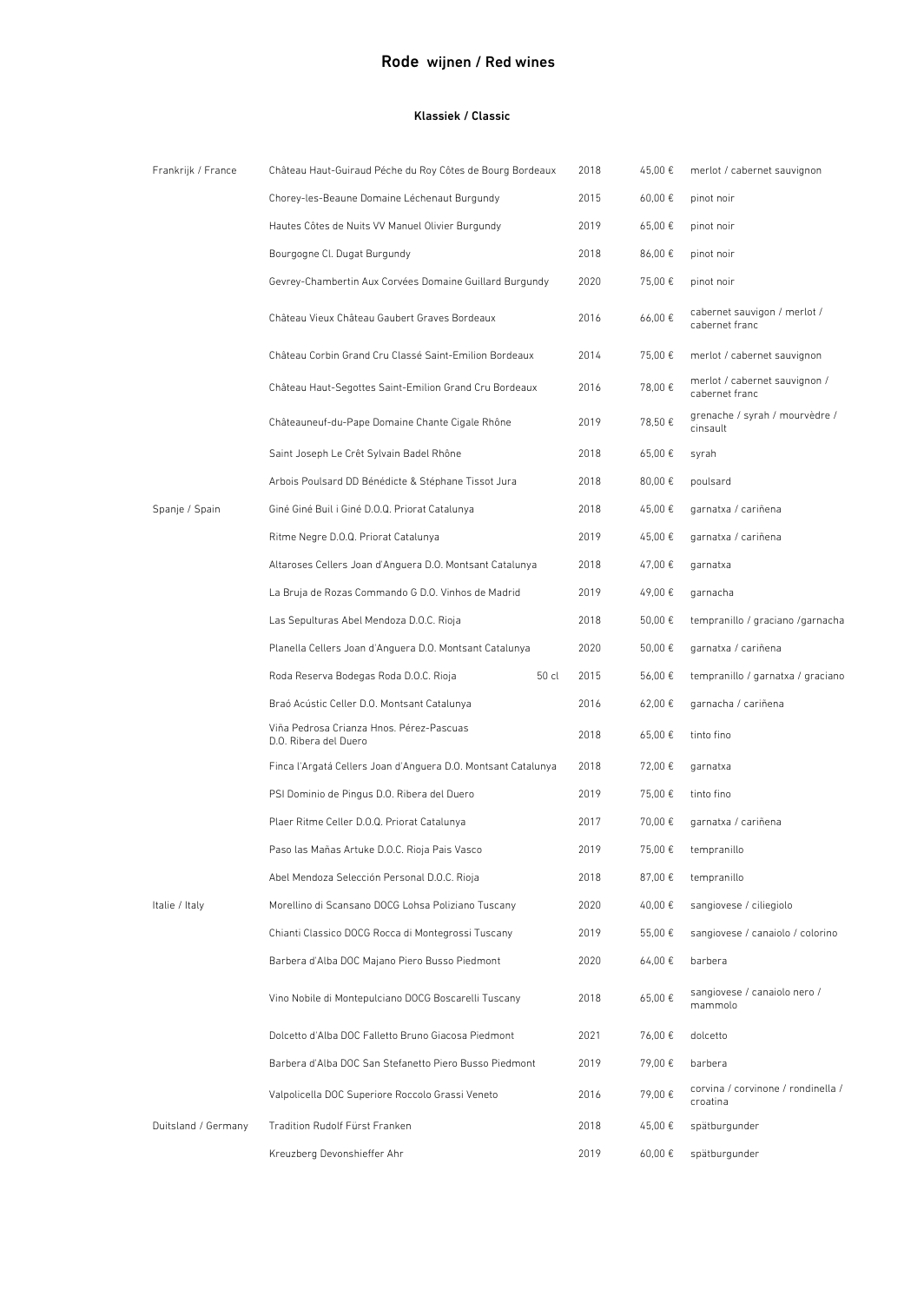# Rode wijnen / Red wines

### Ontdekking / Discovery

| Frankrijk / France               | Domaine d'Aupilhac Montpeyroux Languedoc                                | 2017 | 47,00€      | mourvèdre / carignan / syrah /<br>cinsault / grenache noir                        |
|----------------------------------|-------------------------------------------------------------------------|------|-------------|-----------------------------------------------------------------------------------|
|                                  | Les Cocalieres Domaine d'Auphilhac Montpeyroux Languedoc                | 2019 | 56,00€      | syrah / grenache noir / mourvèdre                                                 |
| Spanje / Spain                   | Les Alcusses Celler del Roure DO Valencia                               | 2017 | 40,00€      | monastrell / petit verdot / syrah /<br>cabernet sauvignon / merlot /<br>tintorera |
|                                  | Parotet Celler del Roure DO Valencia                                    | 2020 | 49,00€      | arcos / mando                                                                     |
|                                  | Ulterior Verum Vino de la Tierra de Castilla Castilla la Mancha         | 2017 | 50,00 €     | tinto velasco                                                                     |
|                                  | Quite Verónica Ortega D.O. Bierzo Castilla y León                       | 2020 | 48.00€      | mencia                                                                            |
|                                  | Templari Celler Bàrbara Forés D.O. Terra Alta Catalunya                 | 2019 | 52,00 €     | morenillo                                                                         |
|                                  | Las Uvas de la Ira Daniel Landi Sierra de Gredos Madrid                 | 2019 | $60,00 \in$ | garnache                                                                          |
|                                  | El Rapolao La Vizcaina Raul Perez D.O. Bierzo Castilla y León           | 2019 | 65,00€      | mencia                                                                            |
|                                  | Corullon Descendientes de J.Palacios<br>D.O. Bierzo Castilla y León     | 2018 | 87,00 €     | mencia                                                                            |
| Italië / Italy                   | Dogliani DOCG Luigi Einaudi Piedmont                                    | 2020 | 45,00€      | dolcetto                                                                          |
|                                  | Nero di Lupo Azienda Cos Vittoria Sicily                                | 2020 | 56,00€      | nero d'avola                                                                      |
|                                  | Siccagno Nero d'Avola Terre Siciliane Occhipinti Sicily                 | 2019 | 80,00 €     | nero d'avola                                                                      |
| Portugal                         | Dão Alvaro Castro DOC Dão                                               | 2018 | 42.00€      | touriga national / alfrocheiro preto                                              |
|                                  | Xisto ilimitado Luis Seabra Vinhos Douro DOC                            | 2019 | 45.00€      | field blend                                                                       |
|                                  | Po de Poeira Jorge Moreira DOC Douro                                    | 2019 | 50,00€      | tinta roriz / touriga franca                                                      |
| België / Belgium                 | Château Bon Baron Dinant AOP Côte de Sambre et Meuse                    | 2017 | 56,00€      | acolon                                                                            |
|                                  | Aldeneyck pinot noir barrique Maasvallei Limburg                        | 2019 | 64,00€      | pinot noir                                                                        |
|                                  | Waes rood Vlaamse landwijn                                              | 2020 | 65,00€      | rondo / regent / leon millot                                                      |
| Oostenrijk / Austria             | Keringer Commander Neusiedlersee                                        | 2018 | 40,00 €     | st.-laurent                                                                       |
|                                  | Wurzinger M+ Neusiedlersee Burgenland                                   | 2019 | 49,00€      | blaufränkisch                                                                     |
|                                  | Hannes Reeh Rohstoff Neusiedlersee Burgenland                           | 2019 | 55,00 €     | zweigelt                                                                          |
|                                  | The Butcher Schwarz Illmitz Neusiedlersee Burgenland                    | 2020 | 45,00 €     | pinot noir                                                                        |
| Nieuw-Zeeland / New<br>Zealand   | Greywacke Marlborough                                                   | 2019 | 72,00 €     | pinot noir                                                                        |
|                                  | Neudorf 'Tom's Block' Nelson                                            | 2017 | 82,00 €     | pinot noir                                                                        |
| Zuid-Afrika / South<br>Afrika    | Reyneke Stellenbosch                                                    | 2018 | 46,00€      | syrah                                                                             |
|                                  | Diemersdal Estate Reserve Durbanville                                   | 2020 | 48,00 €     | pinotage                                                                          |
|                                  | Chamonix Estate Franschoek Cape                                         | 2017 | 53.00 €     | pinotage                                                                          |
|                                  | The Chocolate Block Boekenhoutskloof Western Cape                       | 2020 | 57.00€      | grenache noir / syrah / cabernet<br>sauvignon / cinsault / viognier               |
|                                  | Cornerstone Reyneke Stellenbosch                                        | 2018 | 56,00€      | cabernet sauvignon / merlot /<br>cabernet franc                                   |
|                                  | Wolf & Woman Swartland Cape                                             | 2020 | 58,00 €     | pinotage                                                                          |
|                                  | Boekenhoutskloof Swartland Swartland Cape                               | 2018 | 85,00€      | syrah                                                                             |
|                                  | Boekenhoutskloof Swartland Franschoek Cape                              | 2018 | 85,00€      | cabernet sauvignon / cabernet<br>franc                                            |
| Verenigde Staten /<br><b>USA</b> | Queen of the Sierra Estate Forlorn Hope                                 | 2018 | 60.00€      | zinfandel / trousseau                                                             |
|                                  | Le Cigare Volant Bonny Doon Randall Grahm California                    | 2019 | 65,00€      | syrah / mourvèdre / grenache /<br>cinsault / carignan                             |
|                                  | Au bon Climat Santa Barbara County California                           | 2019 | 65,00 €     | pinot noir                                                                        |
| Bulgarije / Bulgaria             | Yvo Varbanov Rhapsody in Blue                                           | 2016 | 65,00 €     | syrah                                                                             |
| Syrië / Syria                    | Bargylus Rouge Domaine de Bargylus Lattakia                             | 2014 | 75,00 €     | syrah / merlot / cabernet sauvignon                                               |
| Canada                           | Cabernet Franc Unfiltered Norman Hardie Winery<br>Niagara Peninsula VQA | 2017 | 65,00€      | cabernet franc                                                                    |
|                                  | Pinot noir Unfiltered Norman Hardie Winery<br>Niagara Peninsula VQA     | 2017 | 75,00 €     | pinot noir                                                                        |
| Libanon / Lebanon                | Musar Jeune Red Château Musar Bekäa Valley                              | 2019 | 46,00€      | syrah / cinsault / cabernet<br>sauvignon                                          |
|                                  | Hochar Père et Fils Château Musar Bekaa Valley                          | 2018 | 65,00€      | grenache / cinsault / carignan /<br>cabernet sauvignon                            |
| Mexico                           | San Juanito Valle de Bernal Queretaro                                   | 2014 | 65,00 €     | malbec                                                                            |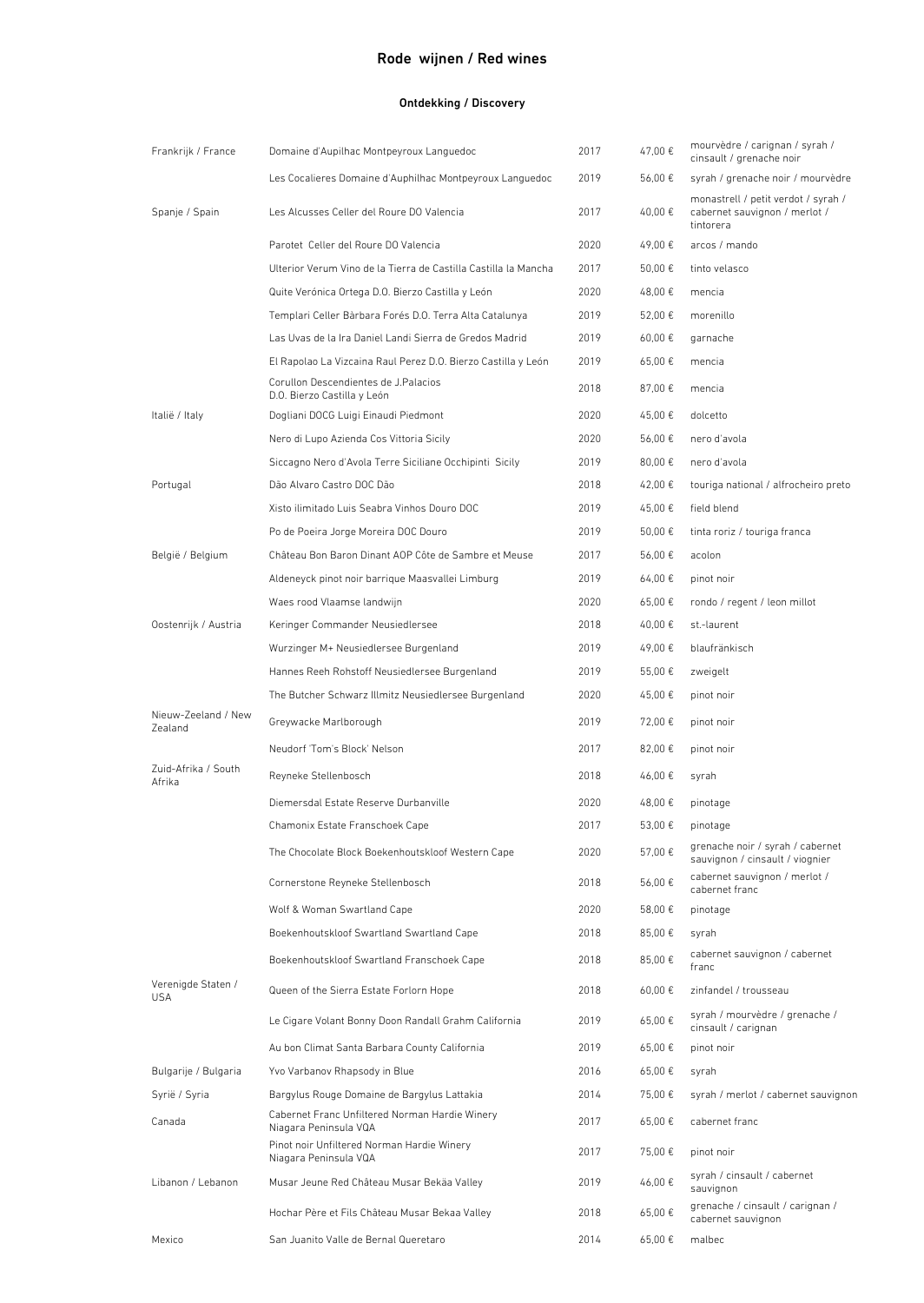# Dessertwijnen / Sweet wines

| Madeira             |                                                                                                                                                                        |      | 5cl              |                                                   |
|---------------------|------------------------------------------------------------------------------------------------------------------------------------------------------------------------|------|------------------|---------------------------------------------------|
|                     | Barbeito sercial                                                                                                                                                       | 10j  | 9,00€            |                                                   |
|                     |                                                                                                                                                                        |      |                  |                                                   |
|                     | Frasqueira wijnen (wijnen met oogstjaar na minimaal 20j veroudering op vat)<br>Frasqueira wines (wines with harvest year after a miniimum of 20 years aging in barrel) |      |                  |                                                   |
|                     |                                                                                                                                                                        |      | 5cl              |                                                   |
|                     | D'Oliveiras verdelho                                                                                                                                                   | 2003 | 16,00€           |                                                   |
|                     | D'Oliveiras malvasia                                                                                                                                                   | 2002 | 18,00 €          |                                                   |
|                     | D'Oliveiras boal                                                                                                                                                       | 2001 | 18,00€           |                                                   |
|                     | D'Oliveiras verdelho                                                                                                                                                   | 2000 | 20,00€           |                                                   |
|                     | D'Oliveiras malvasia                                                                                                                                                   | 1996 | 22,00€           |                                                   |
|                     | D'Oliveiras boal                                                                                                                                                       | 1993 | 26,00€           |                                                   |
|                     | D'Oliveiras malvasia                                                                                                                                                   | 1992 | 25,00€           |                                                   |
|                     | D'Oliveiras malvasia                                                                                                                                                   | 1991 | 25,00€           |                                                   |
|                     | D'Oliveiras malvasia                                                                                                                                                   | 1990 | 27,00€           |                                                   |
|                     | D'Oliveiras sercial                                                                                                                                                    | 1989 | 28,00€           |                                                   |
|                     | D'Oliveiras terrantez                                                                                                                                                  | 1988 | 29,00€           |                                                   |
|                     | D'Oliveiras boal                                                                                                                                                       | 1987 | 33,00 €          |                                                   |
|                     | D'Oliveiras verdelho                                                                                                                                                   | 1986 | 36,00€           |                                                   |
|                     | D'Oliveiras verdelho                                                                                                                                                   | 1985 | 36,00€           |                                                   |
|                     | D'Oliveiras verdelho                                                                                                                                                   | 1981 | 39,00€           |                                                   |
|                     | D'Oliveiras boal                                                                                                                                                       | 1980 | 40,00€           |                                                   |
|                     | Barbeito sercial                                                                                                                                                       | 1978 | 35,00€           |                                                   |
|                     | D'Oliveiras terrantez                                                                                                                                                  | 1977 | 45,00€           |                                                   |
|                     | Blandy's terrantez                                                                                                                                                     | 1976 | 45,00€           |                                                   |
|                     | D'Oliveiras verdelho                                                                                                                                                   | 1973 | 50,00€           |                                                   |
|                     | D'Oliveiras sercial                                                                                                                                                    | 1969 | 55,00€           |                                                   |
|                     |                                                                                                                                                                        |      |                  |                                                   |
| Porto               |                                                                                                                                                                        |      |                  |                                                   |
|                     | Morgadio da Calçada                                                                                                                                                    |      | 10 <sub>cl</sub> |                                                   |
|                     | dry white port                                                                                                                                                         |      | 8,00€            |                                                   |
|                     | Tawny reserve port                                                                                                                                                     |      | 8,00€            |                                                   |
|                     | Ruby reserve port                                                                                                                                                      |      | 8,00€            |                                                   |
|                     | Manoella 10y Tawny                                                                                                                                                     |      | 12,50€           |                                                   |
| Spanje / Spain      |                                                                                                                                                                        |      | $10$ cl          |                                                   |
|                     | Ximénez-Spinola, Old Harvest, D.O. Jerez-Xérès-Sherry                                                                                                                  |      | 12,50 €          | pedro ximenez                                     |
|                     | Toro Albalà, Don P.X. Reserva 2019 D.O. Montilla Morilles,                                                                                                             |      | 9,00€            | pedro ximenez                                     |
|                     | Toro Albalà, Don P.X. Gran Reserva 1987 D.O. Montilla Morilles                                                                                                         |      | 15,00€           | pedro ximenez                                     |
|                     | Toro Albalá Don P.X Ginés Liébana 1976 D.O. Montilla-Morilles                                                                                                          |      | 26,00€           | pedro ximenez                                     |
| Sherry              |                                                                                                                                                                        |      | 10cl             |                                                   |
|                     | Fino Guèterrez Colosia 4j Jerez                                                                                                                                        |      | 7,00€            | palomino                                          |
|                     | Oloroso en Rama Solera 15 años Poley Toro-Albalá Montilla-Morilles                                                                                                     | 15j  | 12,50€           | pedro ximenez                                     |
|                     |                                                                                                                                                                        |      |                  |                                                   |
| Frankrijk / France  | Moulin Touchais Coteaux du Layon Loire                                                                                                                                 | 1985 | 90.00€           | chenin blanc                                      |
|                     |                                                                                                                                                                        |      |                  |                                                   |
| Duitsland / Germany |                                                                                                                                                                        |      |                  |                                                   |
|                     | Auslese Wehlener Sonnenuhr Schloss Lieser Thomas Haag Mosel                                                                                                            | 2016 | 70,00€           | riesling                                          |
|                     | Auslese Brauneberg Juffer Sonnenuhr Frits Haag Mosel                                                                                                                   | 2015 | 70,00€           | riesling                                          |
|                     |                                                                                                                                                                        |      |                  |                                                   |
| Hongarije / Hungary |                                                                                                                                                                        |      |                  |                                                   |
|                     | Oremus - Vega Sicilia Borsod-Abauj-Zemplen Tokaj                                                                                                                       | 2002 | 115,00€          | furmint / hàrslevelu / sàraga<br>muskotàly / zéta |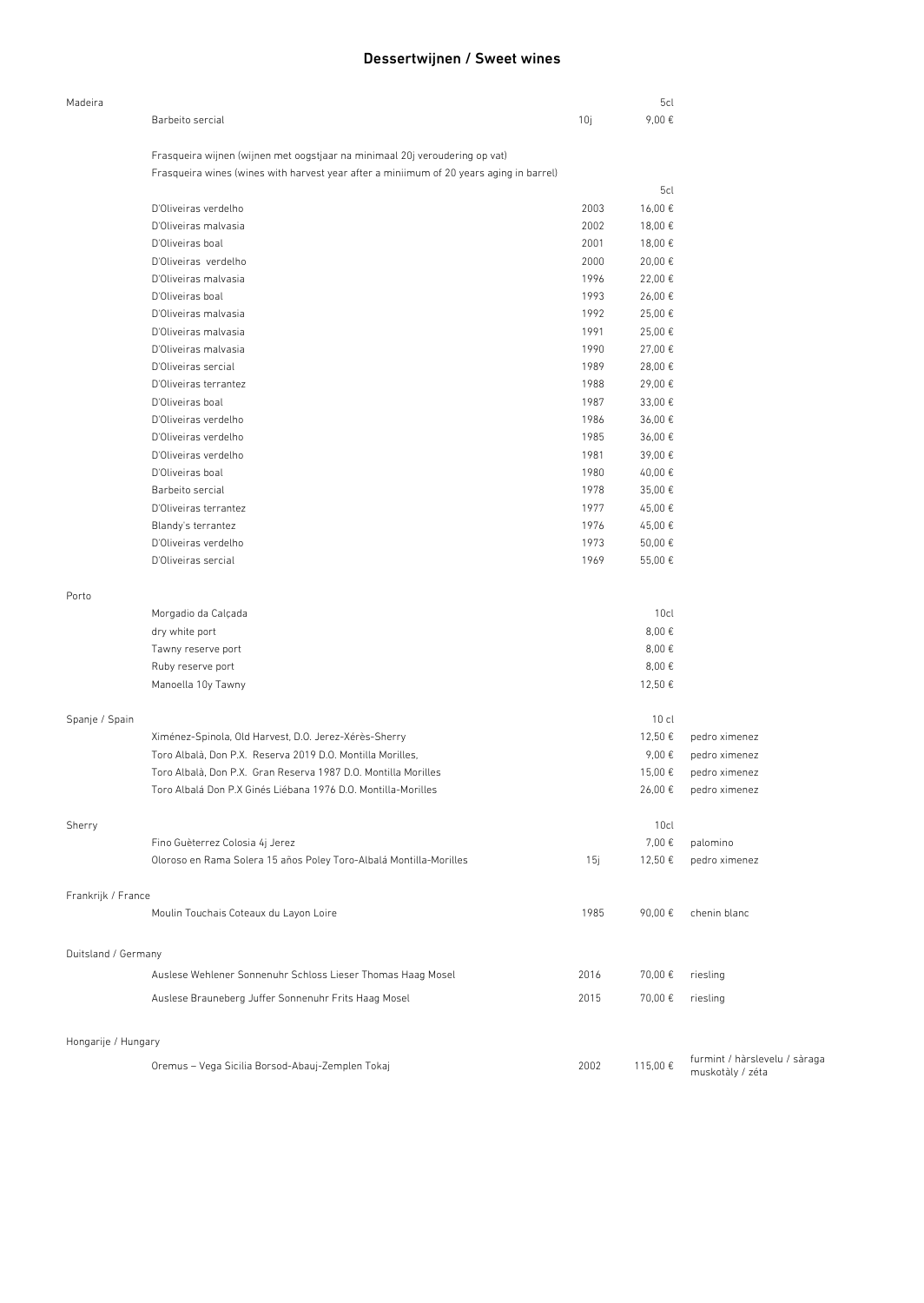# Witte wijnen / White wines

| Frankrijk / France   | Chassagne-Montrachet 1er Cru Vergers F.Pillot Burgnundy               | 2018 | 95,00€  | chardonnay                     |
|----------------------|-----------------------------------------------------------------------|------|---------|--------------------------------|
|                      | Chassagne-Montrachet Jouard Burgundy                                  | 2020 | 86,00€  | chardonnay                     |
|                      | Chassagne-Montrachet Simon Colin Burgundy                             | 2020 | 110,00€ | chardonnay                     |
|                      | Puligny-Montrachet François Carillon Burgundy                         | 2018 | 115,00€ | chardonnay                     |
|                      | Puligny-Montrachet Dom. De la Vougeraie Burgundy                      | 2018 | 120,00€ | chardonnay                     |
|                      | Vougeot Clos du Prieureé Monopole Domaine de la Vougeraie             | 2018 | 120,00€ | chardonnay                     |
|                      | Chassagne-Montrachet VV Vincent et Sophie Morey Burgundy              | 2020 | 121,00€ | chardonnay                     |
| Portugal             | Quinta da Pellada Primus Alvaro Castro Dão                            | 2014 | 87,50€  | encruzado / malvasia / cercial |
| Spanje / Spain       | Remirez de Ganuza blanco D.O.C. Rioja                                 | 2016 | 85,00 € | malvasia / viura               |
|                      | Espenyalluchs Enric Soler D.O. Penedès Catalunya                      | 2016 | 95,00€  | xarel.lo                       |
|                      | As Sortes Rafael Palacios D.O. Valdeorras Galicia                     | 2018 | 120,00€ | godello                        |
|                      | La Claudina Ultreia Raul Perez D.O. Bierzo Galicia                    | 2020 | 120,00€ | godello                        |
| Italië / Italy       | Trebbiano d'Abbruzzo DOC Emidio Pepe                                  | 2016 | 125,00€ | trebbiano                      |
| Duitsland / Germany  | Kiedrig Gräfenberg Robert Weil GG Rheingau                            | 2014 | 105,00€ | riesling                       |
|                      | Kiedrig Gräfenberg Robert Weil GG Rheingau                            | 2015 | 110,00€ | riesling                       |
|                      | Doosberg GG Peter Jakob Kühn Rheingau                                 | 2018 | 96,50€  | riesling                       |
|                      | Rauental Nonnenberg Georg Breuer Rheingau                             | 2014 | 120,00€ | riesling                       |
|                      | Rauental Nonnenberg Georg Breuer Rheingau                             | 2015 | 140,00€ | riesling                       |
| Oostenrijk / Austria | Schwarz Weiss Johann Schwarz Illmitz Neusiedlersee<br>Burgenland 2019 | 2019 | 80,00 € | chardonnay / grüner veltliner  |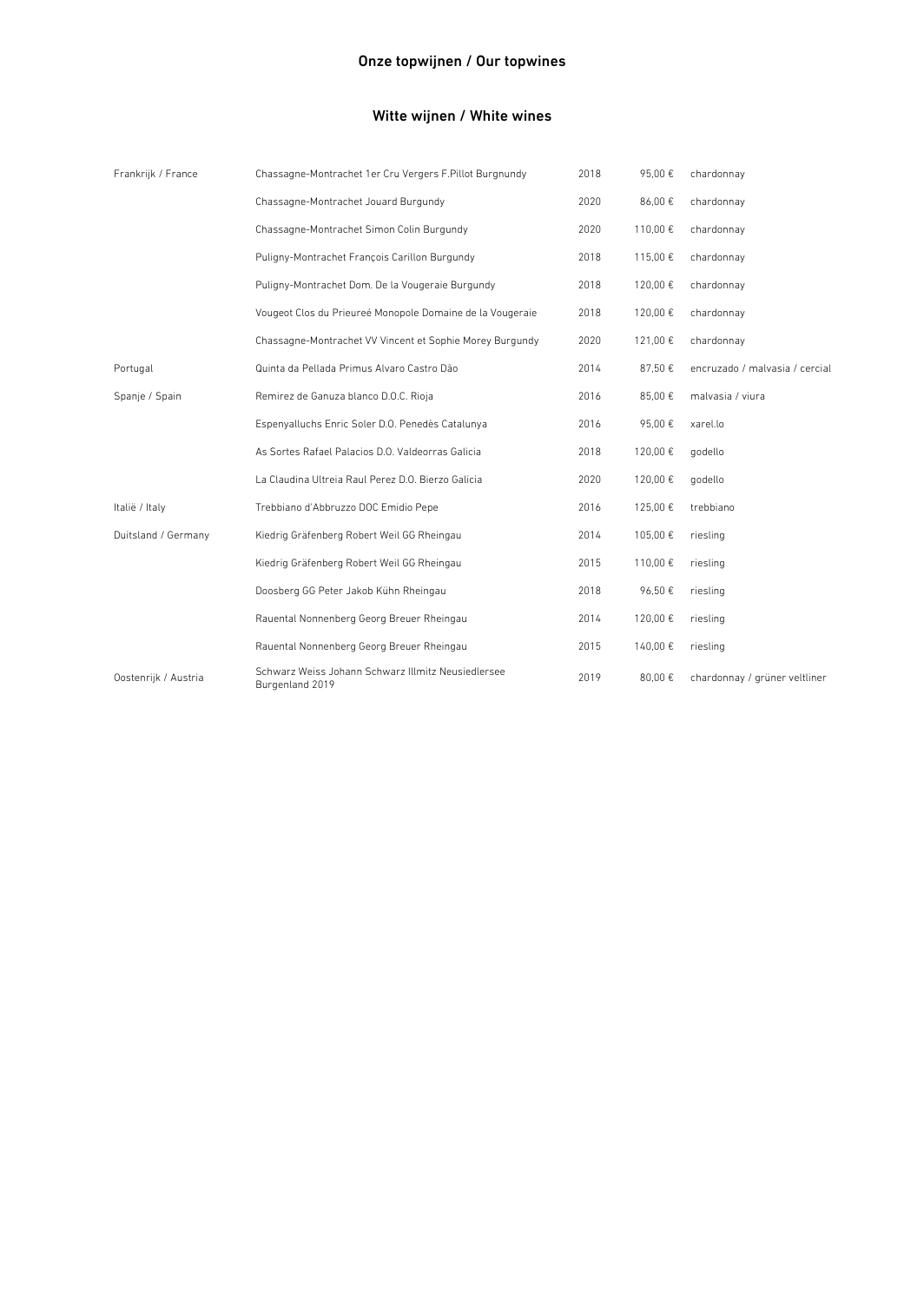| Frankrijk / France         | Pommard "Petits Noizons" Domaine de la Vougeraie Burgundy                    | 2018 | 110,00 € | pinot noir                                             |
|----------------------------|------------------------------------------------------------------------------|------|----------|--------------------------------------------------------|
|                            | Volnay VV Domaine de la Vougeraie Burgundy                                   | 2018 | 120,00€  | pinot noir                                             |
|                            | Nuits-St.-Georges 1er Cru Clos de Thorey Domaine de la<br>Vougeraie Burgundy | 2018 | 105,00€  | pinot noir                                             |
|                            | Nuits-Saint-Georges David Duband Burgundy                                    | 2015 | 127,00 € | pinot noir                                             |
|                            | Gevrey-Chambertin 1er Cru 'Lavaud St. Jacques'<br>Domaine Guillard Burgundy  | 2018 | 96,00€   | pinot noir                                             |
|                            | Gevrey-Chambertin "La Justice" Domaine de la Vougeraie<br>Burgundy           | 2018 | 105,00€  | pinot noir                                             |
|                            | Gevrey Chambertin "Les Evocelles" Domaine de la Vougeraie<br>Burgundy        | 2018 | 115,00 € | pinot noir                                             |
|                            | Gevrey-Chambertin Symphonie Alain Burguet Burgundy                           | 2018 | 135,00 € | pinot noir                                             |
|                            | Chambolle-Musigny Dom. Arlaud Burgundy                                       | 2014 | 120,00€  | pinot noir                                             |
|                            | Echezeaux Grand Cru Domaine Julien Burgundy                                  | 2015 | 370,00 € | pinot noir                                             |
|                            | Pöm N Roll Ch. Gombaude - Guillot Pomerol Bordeaux                           | 2019 | 95,00€   | merlot / malbec / cabernet francc                      |
|                            | Château Rouget Pomerol Bordeaux                                              | 2016 | 130,00 € | merlot / cabernet franc                                |
|                            | Châteauneuf-du-Pape Domaine Cristia Rhône                                    | 2019 | 90,00€   | grenache / syrah                                       |
|                            | Châteauneuf-du-Pape Domaine Clos Saint Jean Rhône                            | 2018 | 95,00€   | granache / cinsault / mourvèdre /<br>vaccarése / syrah |
|                            | Châteauneuf-du-Pape Cuvée Réservée Domaine du Pegau Rhône                    | 2019 | 155,00€  | grenache / syrah / mourvèdre                           |
| Portugal                   | O Fugitivo Vinhas Centenarias Casa da Passarella Dão                         | 2013 | 82,00 €  | field bland                                            |
|                            | Vinha Pan Luis Pato Bairrada DOC                                             | 2015 | 85,50€   | baga                                                   |
|                            | Quinta da Pellada Alvaro Castro Dão                                          | 2012 | 87,00€   | touriga national / tinta roriz / jean /<br>alfrocheiro |
|                            | Arenae tinto Colares Lisboa                                                  | 2007 | 115,00€  | ramisco                                                |
|                            | Missão Nossa Filipa Pato & William Wouters Bairrada DOC                      | 2016 | 265,00€  | baga                                                   |
|                            |                                                                              |      |          |                                                        |
| Zuid-Afrika / South Africa | Wanderlust Restless River Hemel & Arde Cape                                  | 2019 | 89,00€   | pinotage / pinot noir                                  |
|                            | Restless River Main Road & Dignity Hemel & Aarde Cape                        | 2016 | 105,00€  | cabernet sauvignon                                     |
|                            | Porseleinberg Swartland                                                      | 2016 | 148,00€  | syrah                                                  |
| Libanon / Lebanon          | Château Musar Bekäa Valley                                                   | 2015 | 130,00€  | cinsault / carignan / cabernet<br>sauvignon            |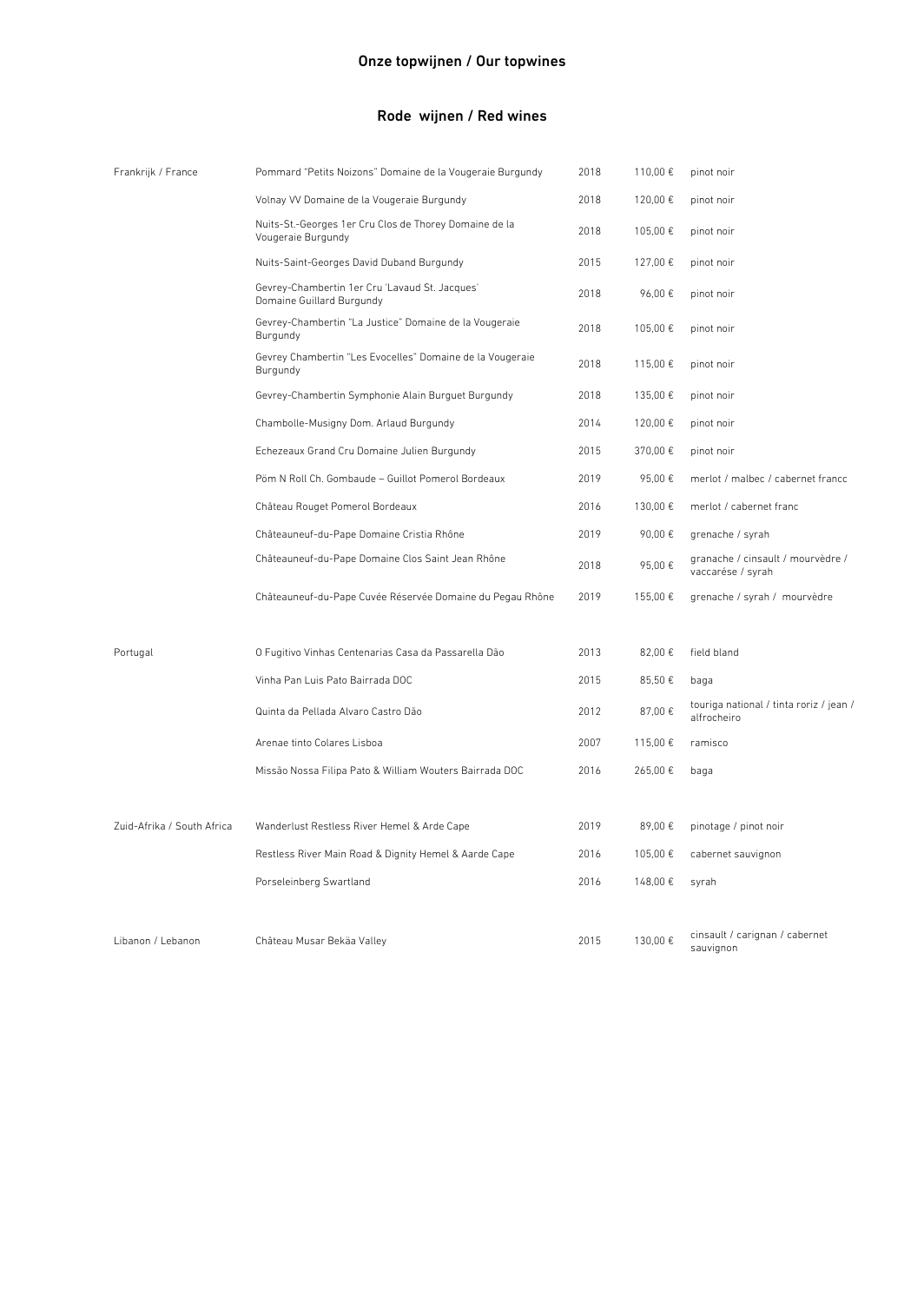| Spanje / Spain         | ROC Verónica Ortega D.O. Bierzo Castilla y León                                 | 2019 | 96,00€  | mencia / godello / doña blanca /<br>palomino                              |
|------------------------|---------------------------------------------------------------------------------|------|---------|---------------------------------------------------------------------------|
|                        | Rozas 1er Cru Comando G D.O. Vinos de Madrid                                    | 2019 | 105,00€ | garnacha                                                                  |
|                        | Macàn Clasico Vega Sicilia & Benjamin de Rotschild D.O.C. Rioja                 | 2018 | 110,00€ | tempranillo                                                               |
|                        | Pintia Vega Sicilia D.O. Toro Castilla y León                                   | 2014 | 115,00€ | tinta de toro                                                             |
|                        | Roda I reserva D.O.C. Rioja                                                     | 2017 | 125,00€ | tempranillo                                                               |
|                        | Vinya de la Gloria Cellers Joan d'Anguera D.O. Montsant Catalunya               | 2016 | 128,00€ | garnatxa                                                                  |
|                        | Cantos del Diablo Daniel Landi Sierra de Gredos                                 | 2016 | 140,00€ | garnacha                                                                  |
|                        | El Reventón Daniel Landi Sierra de Gredos Madrid                                | 2016 | 140,00€ | garnacha                                                                  |
|                        | Roda I reserva D.O.C. Rioja                                                     | 2017 | 125,00€ | tempranillo / graciano / garnacha                                         |
|                        | Las Umbrias Comando G D.O. Vinos de Madrid                                      | 2016 | 145,00€ | garnacha                                                                  |
|                        | Dominio de Calogia D.O. Ribera del Duero                                        | 2019 | 150,00€ | tinto fino                                                                |
|                        | F. Remirez de Ganuza Reserva D.O.C. Rioja                                       | 2014 | 130,00€ | tempranillo / graciano / malvasia /<br>viura                              |
|                        | Flor de Pingus Dominio de Pingus D.O. Ribera del Duero                          | 2019 | 185,00€ | tinto fino                                                                |
|                        | Valbuena Vega Sicilia Castilla y León D.O. Ribera del Duero                     | 2014 | 250,00€ | 95% tinto fino / 5% merlot                                                |
|                        | Valbuena Vega Sicilia Castilla y León D.O. Ribera del Duero                     | 2017 | 325,00€ | 95% tinto fino / 5% merlot                                                |
|                        | Unico Vega Sicilia Castilla y León D.O. Ribera del Duero                        | 2005 | 550,00€ | 80% tinto fino / 15% cabernet<br>sauvignon / 5% merlot                    |
|                        | Unico Vega Sicilia Castilla y León D.O. Ribera del Duero                        | 2012 | 750,00€ | 95% tinto fino / 5% cabernet<br>sauvignon                                 |
| Duitsland / Germany    | Knipser Laumersheim Kirschgarten GG Pfalz                                       | 2015 | 92,00€  | spätburgunder                                                             |
|                        | Schnaitmann Fellbach Lämmler GG Württemberg                                     | 2015 | 100,00€ | spätburgunder                                                             |
| Verenigde Staten / USA | The Hated Hunter Sine Qua Non Manfred Krankl<br>Santa Barbara County California | 2017 | 445,00€ | syrah / mourvèdre / petite syrah /<br>grenache / petit manseng / viognier |
|                        | Zieharmonika Sine Qua Non Manfred Krankl<br>Santa Barbara County California     | 2018 | 390,00€ | syrah                                                                     |
|                        | Profuga Qua Non Manfred Krankl<br>Santa Barbara County California               | 2018 | 390.00€ | grenache                                                                  |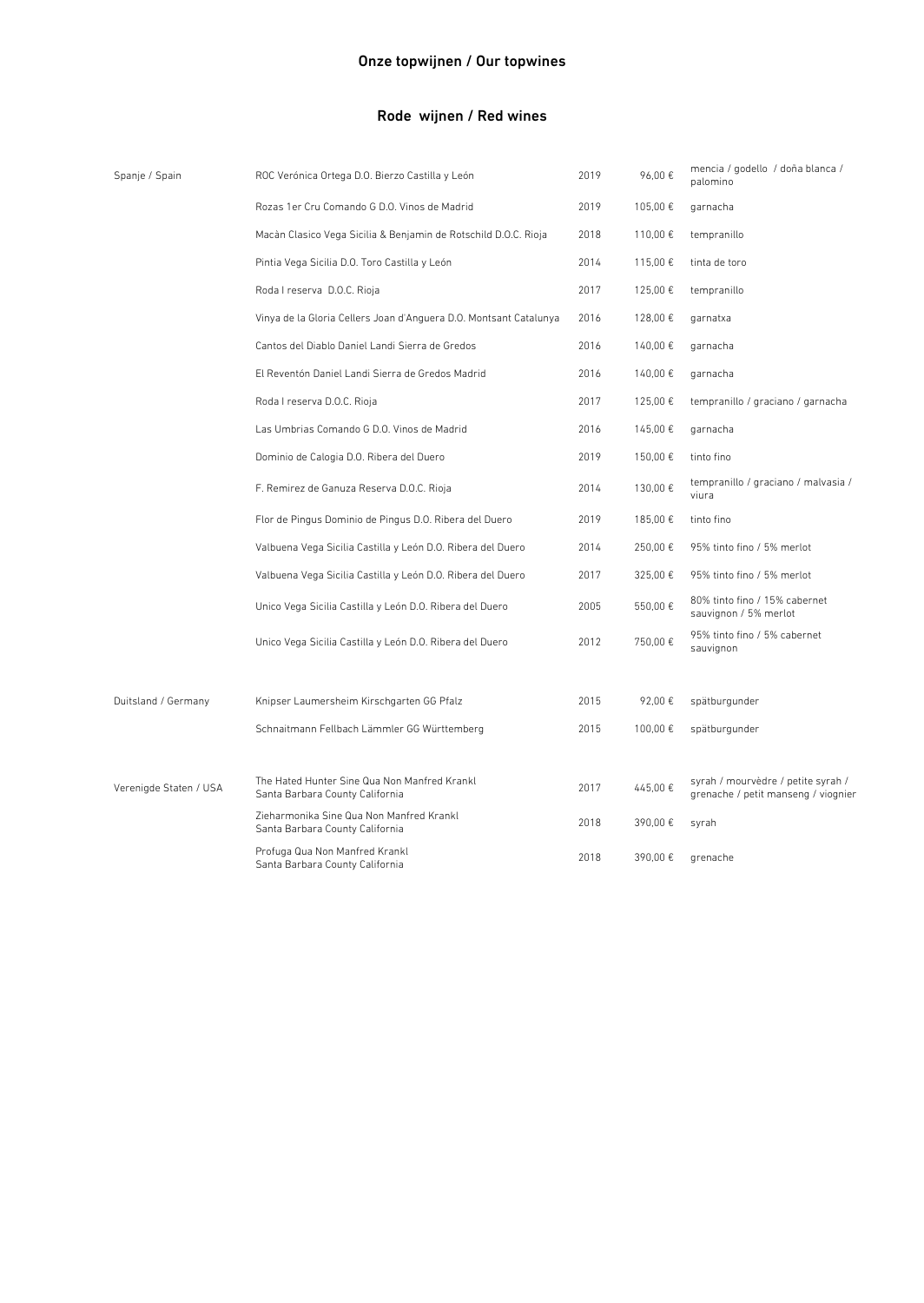| Italië / Italy | Barbera d'Alba DOC Falletto Bruno Giacosa Piedmont                            | 2017 | 95,00€   | barbera                          |
|----------------|-------------------------------------------------------------------------------|------|----------|----------------------------------|
|                | Barbera d'Alba DOC Roagna Piedmont                                            | 2016 | 98,00€   | barbera                          |
|                | Langhe Nebbiolo DOC Roagna Piedmont                                           | 2016 | 98,00 €  | nebbiolo                         |
|                | Nebbiolo d'Alba DOC Valmaggiore Bruno Giacosa Piedmont                        | 2017 | 110,00 € | nebbiolo                         |
|                | Valferana Gattinara DOCG Nervi - Conterno Piedmont                            | 2014 | 165,00€  | nebbiolo                         |
|                | Molsino Gattinara DOCG Nervi - Conterno Piedmont                              | 2014 | 165,00€  | nebbiolo                         |
|                | Barbaresco Albesani Borgese DOCG Piero Busso Piedmont                         | 2015 | 125,00€  | nebbiolo                         |
|                | Barbaresco Gallina DOCG Piero Busso Piedmont                                  | 2015 | 133,00 € | nebbiolo                         |
|                | Barbaresco DOCG Pajé Roagna Piedmont                                          | 2014 | 172,00 € | nebbiolo                         |
|                | Barbaresco DOCG Faset Roagna Piedmont                                         | 2014 | 165,00€  | nebbiolo                         |
|                | Barbaresco DOCG Gallina Roagna Piedmont                                       | 2014 | 165,00€  | nebbiolo                         |
|                | Barbaresco DOCG Albesani Roagna Piedmont                                      | 2014 | 165,00€  | nebbiolo                         |
|                | Barolo DOCG Trediberri Piedmont                                               | 2017 | 95,00€   | nebbiolo                         |
|                | Barolo DOCG del Comune di La Morra 2018 Trediberri Piedmont                   | 2018 | 115;00 € | nebbiolo                         |
|                | Barolo DOCG Terlo Costa Grimaldi Luigi Einaudi Piedmont                       | 2018 | 135,00 € | nebbiolo                         |
|                | Barolo DOCG del commune di Barolo Roagna Piedmont                             | 2014 | 165,00€  | nebbiolo                         |
|                | Barolo Cannubi DOCG Luigi Einaudi Piedmont                                    | 2017 | 165,00€  | nebbiolo                         |
|                | Barolo la Pira Roagna Piedmont                                                | 2014 | 172,00 € | nebbiolo                         |
|                | Barolo DOCG Monprivato Giuseppe Mascarello Piedmont                           | 2014 | 280,00€  | nebbiolo                         |
|                | Barolo DOCG Cerretta Giacomo Conterno Piedmont                                | 2014 | 360,00€  | nebbiolo                         |
|                | Costasera Amarone della Valpolicella Classico DOCG Masi Veneto                | 2016 | 95,,00 € | corvina / rondinella / molinara  |
|                | Vino Nobile di Montepulciano DOCG Riserva Boscarelli Tuscany                  | 2018 | 90,00€   | sangiovese                       |
|                | Le Baroncole Chianti Classico DOCG Riserva<br>San Giusto a Rentennano Tuscany | 2019 | 95,00€   | sangiovese / canaiolo            |
|                | Asinone Nobile di Montepulciano DOCG Poliziano Tuscany                        | 2019 | 139,00 € | sangiovese                       |
|                | Rosso di Montalcino DOC Poggio di Sotto Tuscany                               | 2017 | 150,00 € | sangiovese                       |
|                | Il Poggio Chianti Classico DOCG Riserva Montsanto Tuscany                     | 2014 | 135,00 € | sangiovese / colorino / canaiolo |
|                | Brunello di Montalcino DOCG Pietroso Tuscany                                  | 2017 | 137,00 € | sangiovese                       |